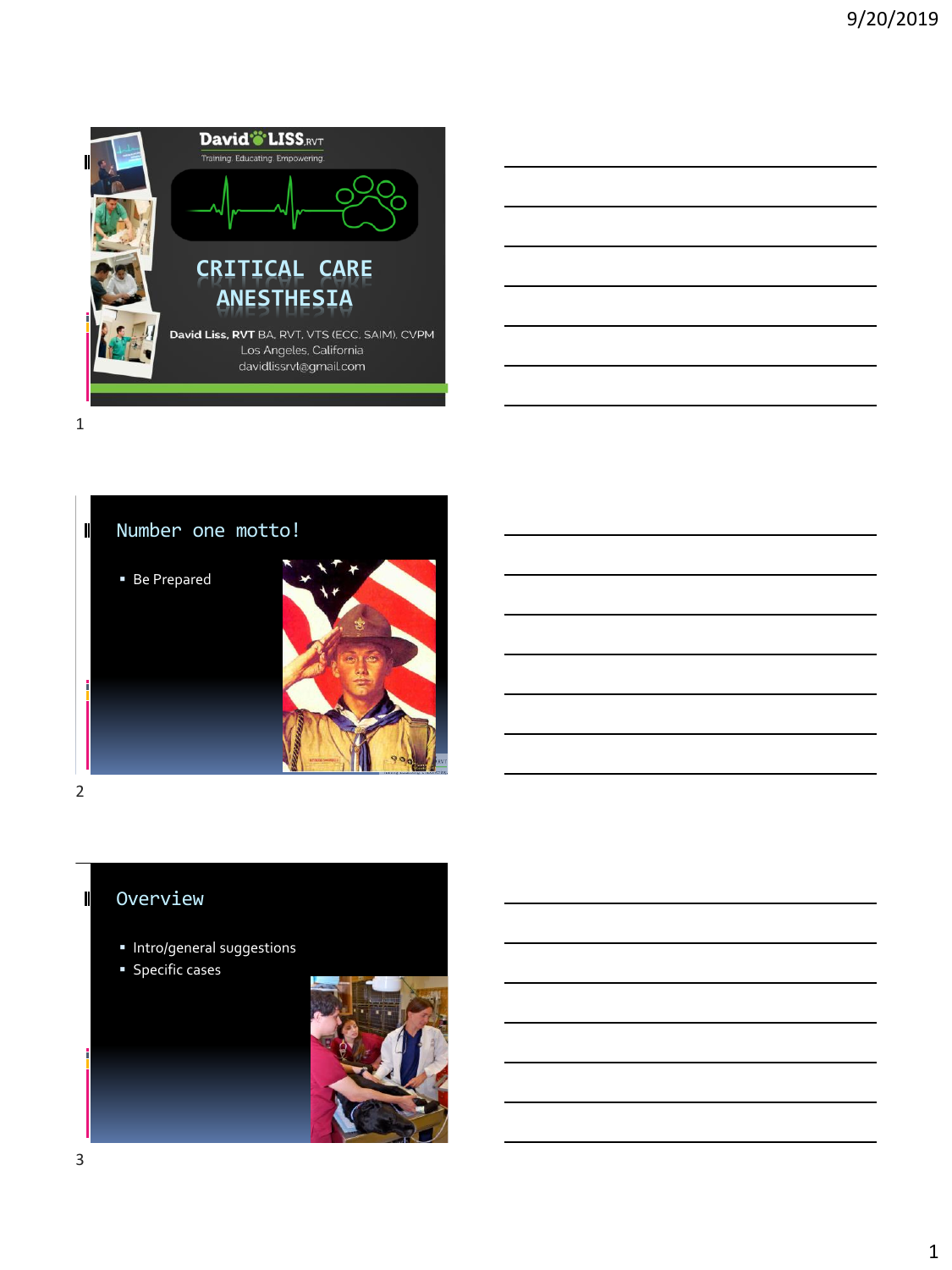#### Tip #1: Choose cardiovascularly sparing agents

- Avoid drugs with negative cardiovascular side effects
	- Propofol
	- Iso/Sevoflurane
	- Acepromazine
	- Dexmedetomidine



4

 $\blacksquare$ 

 $\mathbf I$ 

## Tip #2: Pre-oxygenate

- Adds oxygen to functional residual capacity Amount of air in lungs after exhalation
- **Provides extra O2 when intubating**
- **Enhances oxygen delivery** 
	- DO2 = Cardiac Output x Arterial Oxygen Content



5

### Tip #3: Reduce MAC of gas anesthetic

- Typically done through use of cardiovascularly sparing drugs AND/OR locals
	- Adding a pre-med Switching from Buprenex/Torb to
	- Pure mu opioid
	- Local block
	- Sedative (Diazepam)
	- Intra-op CRI

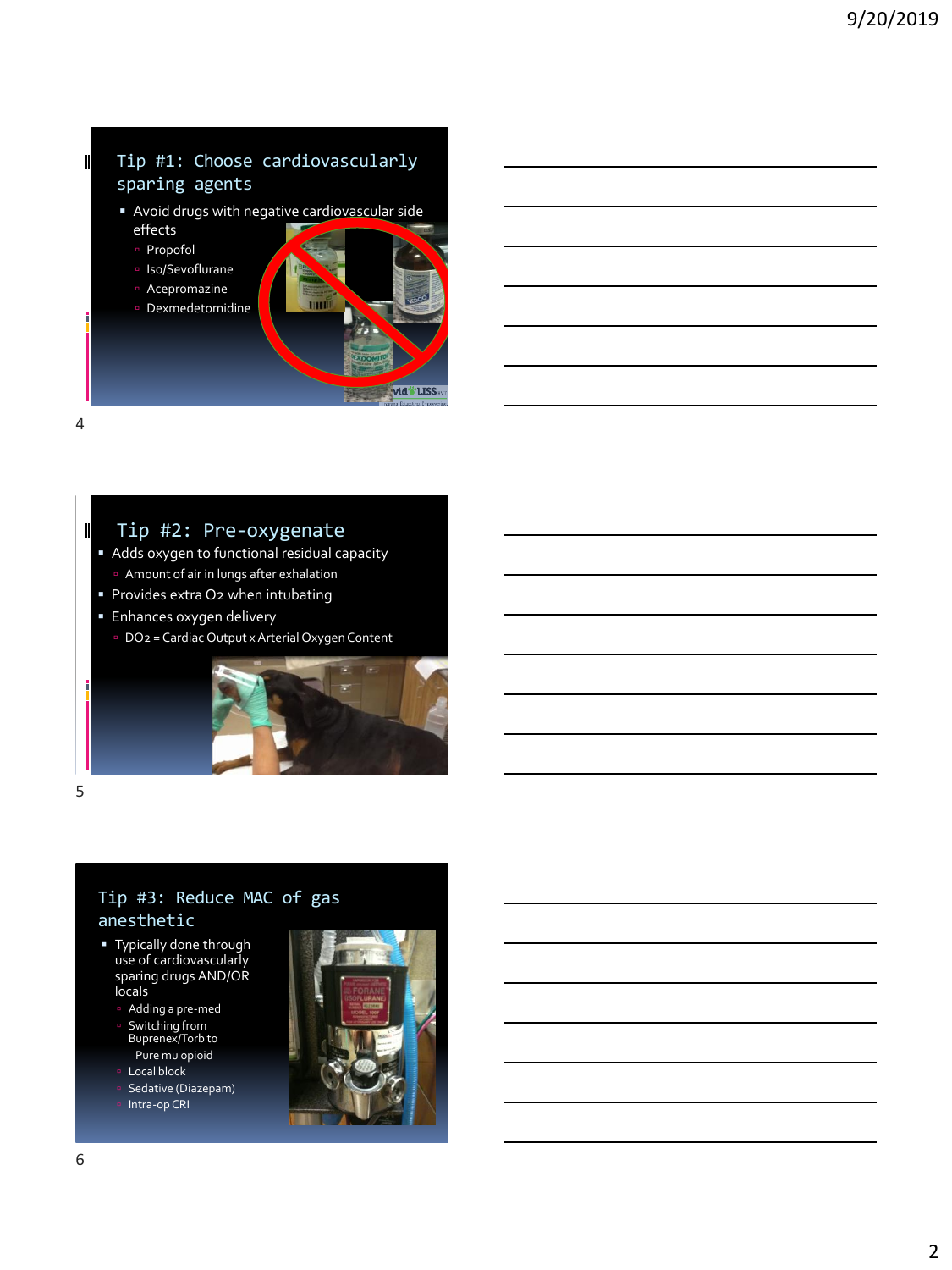#### Tip #4: Know how to calculate a CRI- USE them!

- Ketamine
- **·** Lidocaine
- Pure Mu Opioid



# How to calculate a CRI

- **·** Information needed:
	- Patient weight
	- Drug dose
- **Drug concentration**
- Volume of fluids to add into/rate
- **Step 1: Patient weight x drug dose (mg/hr)**
- Step 2: Drug dose / drug concentration (mls/hr)
- Step 3: Figure out how long fluids last (hours)
- Step 4: Multiply hours x mls/hr (mls to add to IVF)

David<sup>\*</sup>LISS

8

7

 $\mathbf I$ 

 $\mathbf I$ 



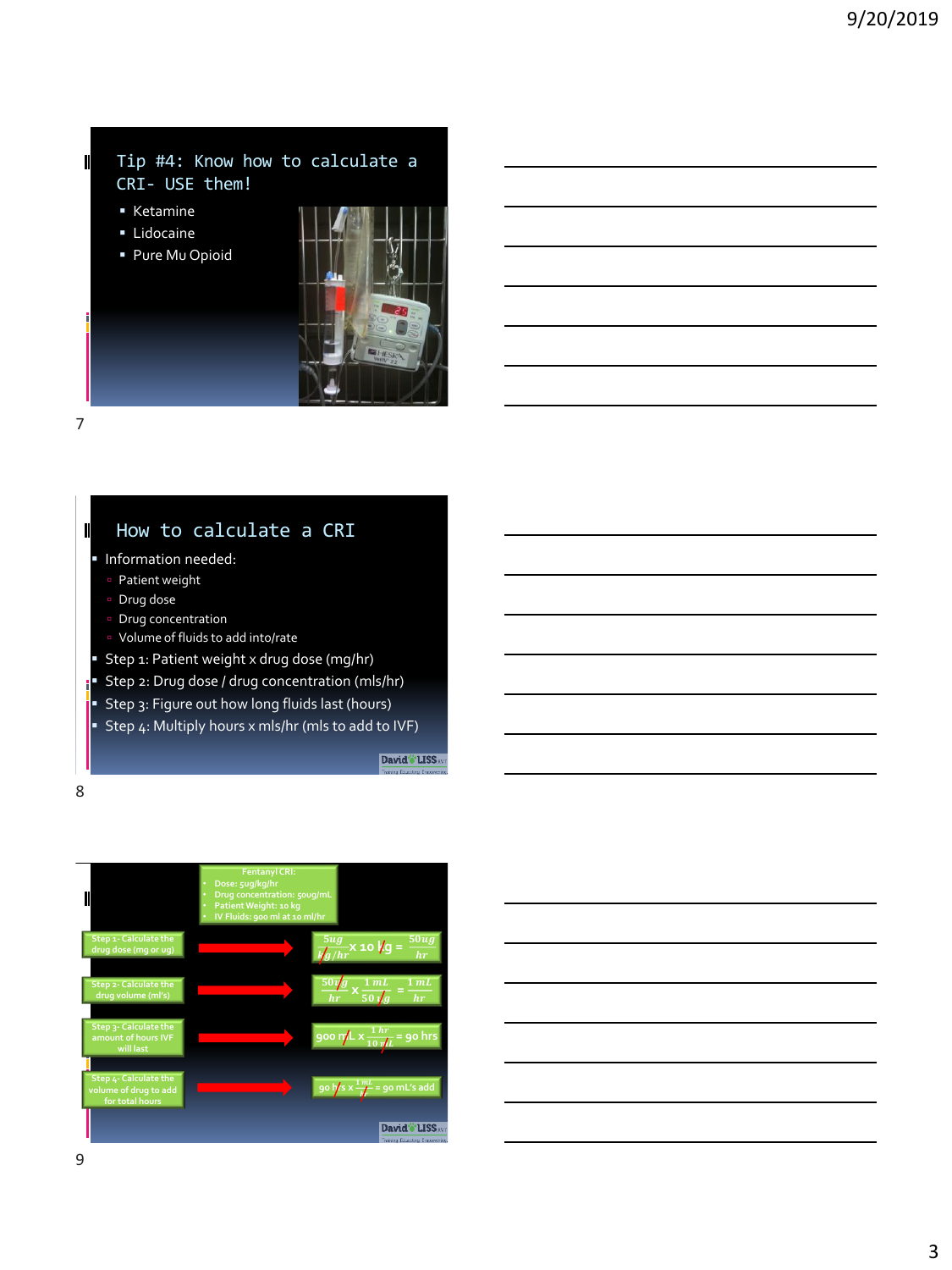#### Tip #5: SpO2 and ECG are NOT your friends

- Monitoring
	- SpO2
	- BP
	- □ ECG
	- End-tidal CO<sub>2</sub>
	- Temperature
	- Ancillary
		- Blood Glucometer
	- Blood Gas Machine



88 11  $\overline{\phantom{a}}^{\phantom{\dagger}}$ 

**PULSE OX Day of DOES NOT** correlate directly with Spo2

> On 100% O2: Patient SHOULD have oxygenation around 400- 500 with SpO2 of 98-100% Patient with SpO2 of 94-96% has oxygen content = 80-100

10

 $\blacksquare$ 

### Why not?

#### **ECG**

- Pulseless electrical activity
- ECG says nothing about mechanical function



11



%

mmHg

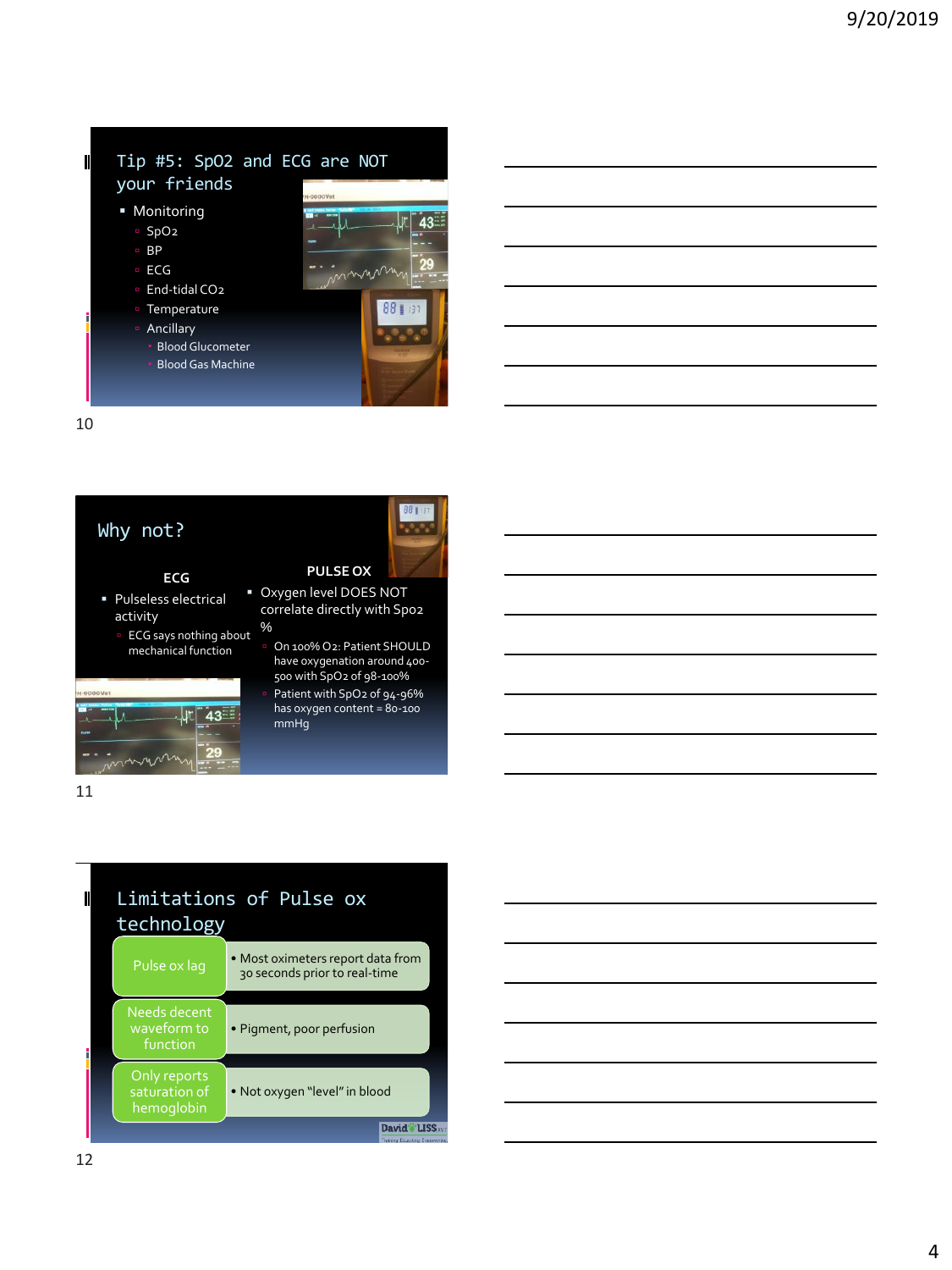# Pulse oximetry

- **■** Saturation of hemoglobin
- Light is sent through an artery and is detected on the other side
- Observes oxyhemoglobin wavelengths if present
- Correlates to dissolved O2 gas in blood stream









- Arterial oxygen level (PaO2) SHOULD be 5x inspired O2 (FiO2)
- So if breathing 100% oxygen(inspired O2 = 100%):
- $\blacksquare$  Fi O<sub>2</sub> = 1
- PaO2 SHOULD BE:
- 500 PaO2 (mmHg)



 $\blacksquare$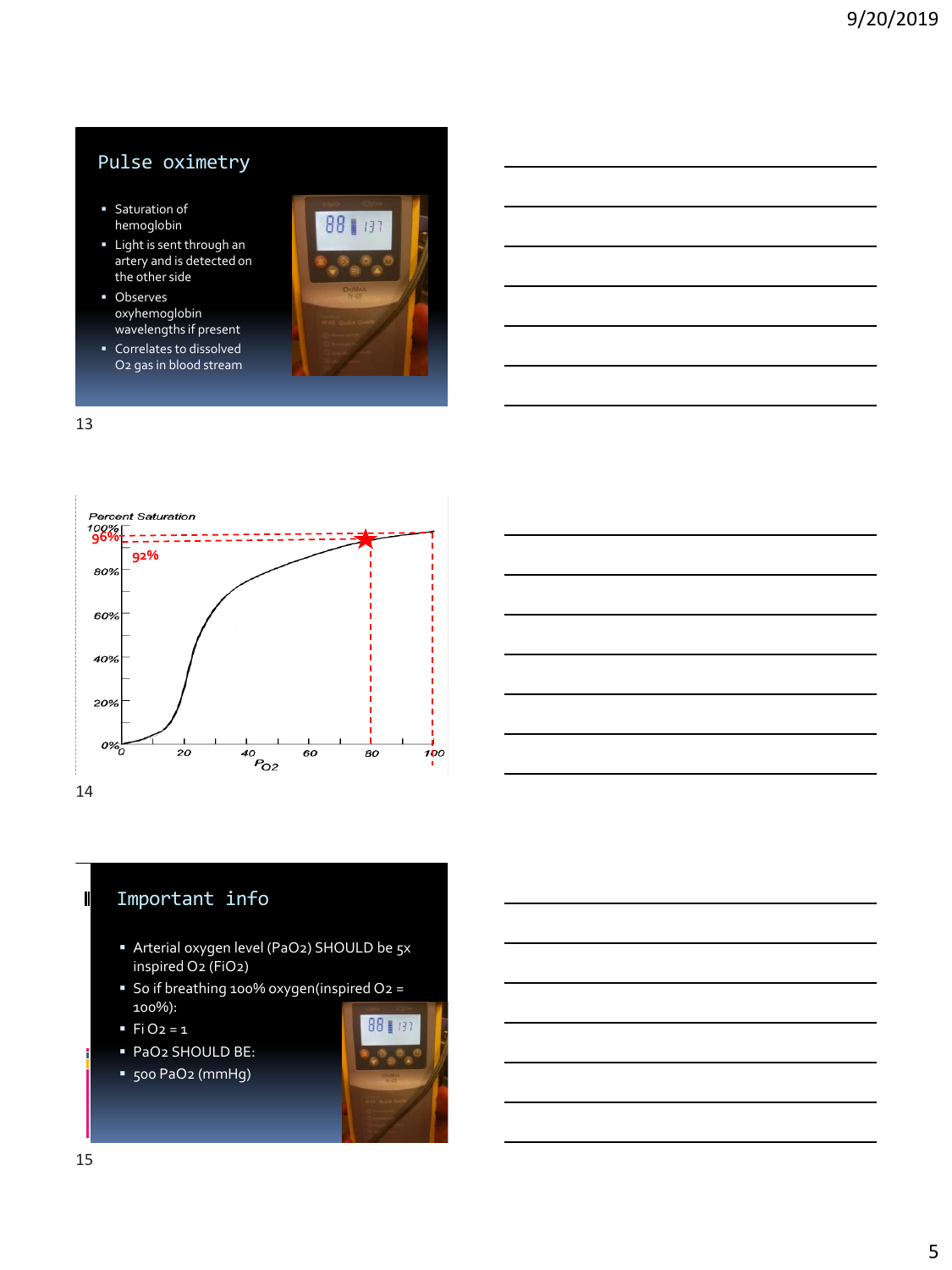



Ventilation

- Chest wall compliance/movement
- CO2 levels (arterial or venous)



17

 $\blacksquare$ 

 $\blacksquare$ 

# Measuring ventilation

▪ CO2

- Arterial blood gas
- End-tidal CO<sub>2</sub>
- **End-Tidal CO2 monitor important tool in** cutting edge critical care

David<sup>\*</sup>LISS.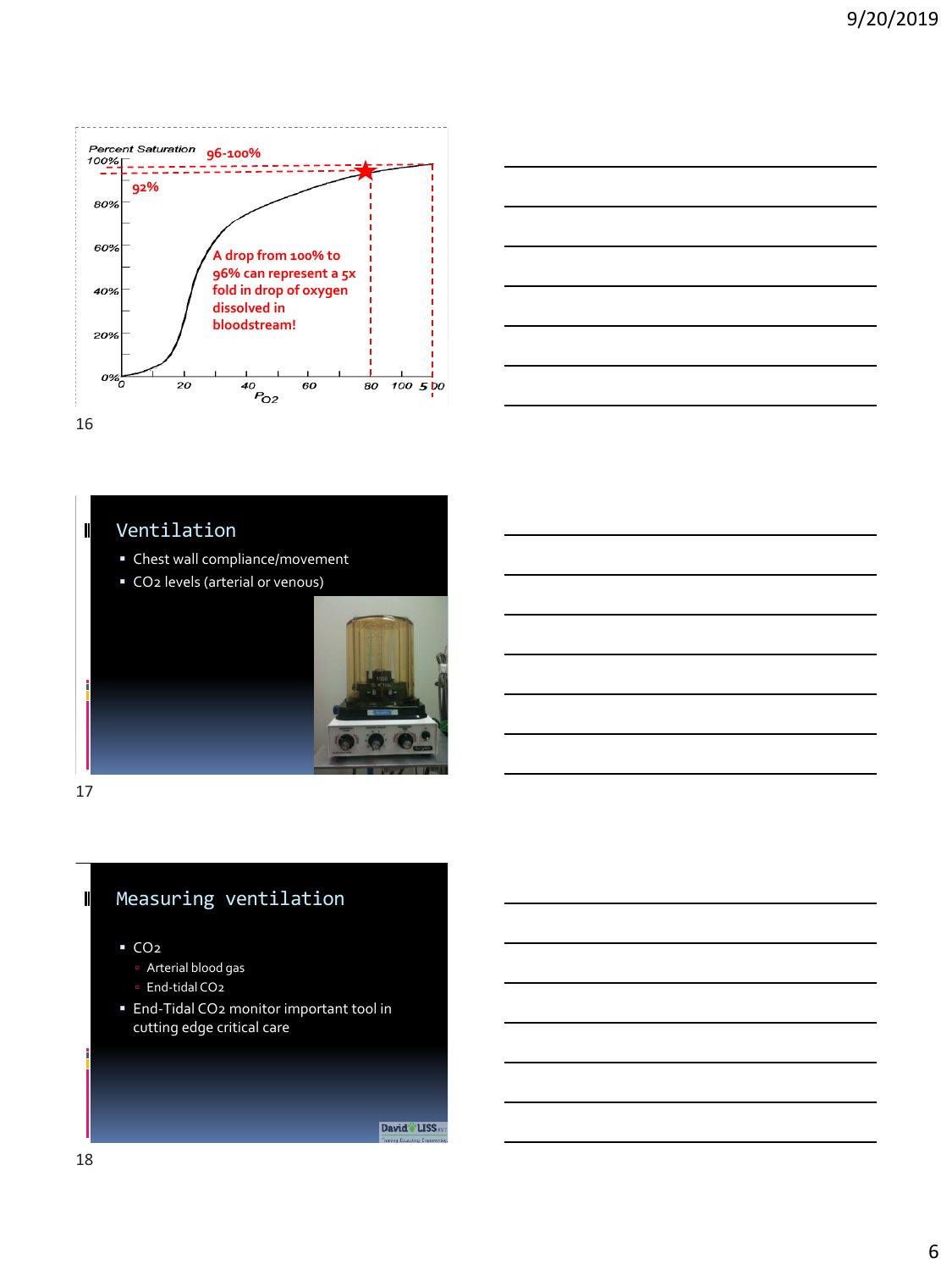# End-Tidal CO2 monitoring

- Measures the CO<sub>2</sub> at END-expiration
- Closely correlates with alveolar (and arterial) CO2



19

 $\blacksquare$ 



20



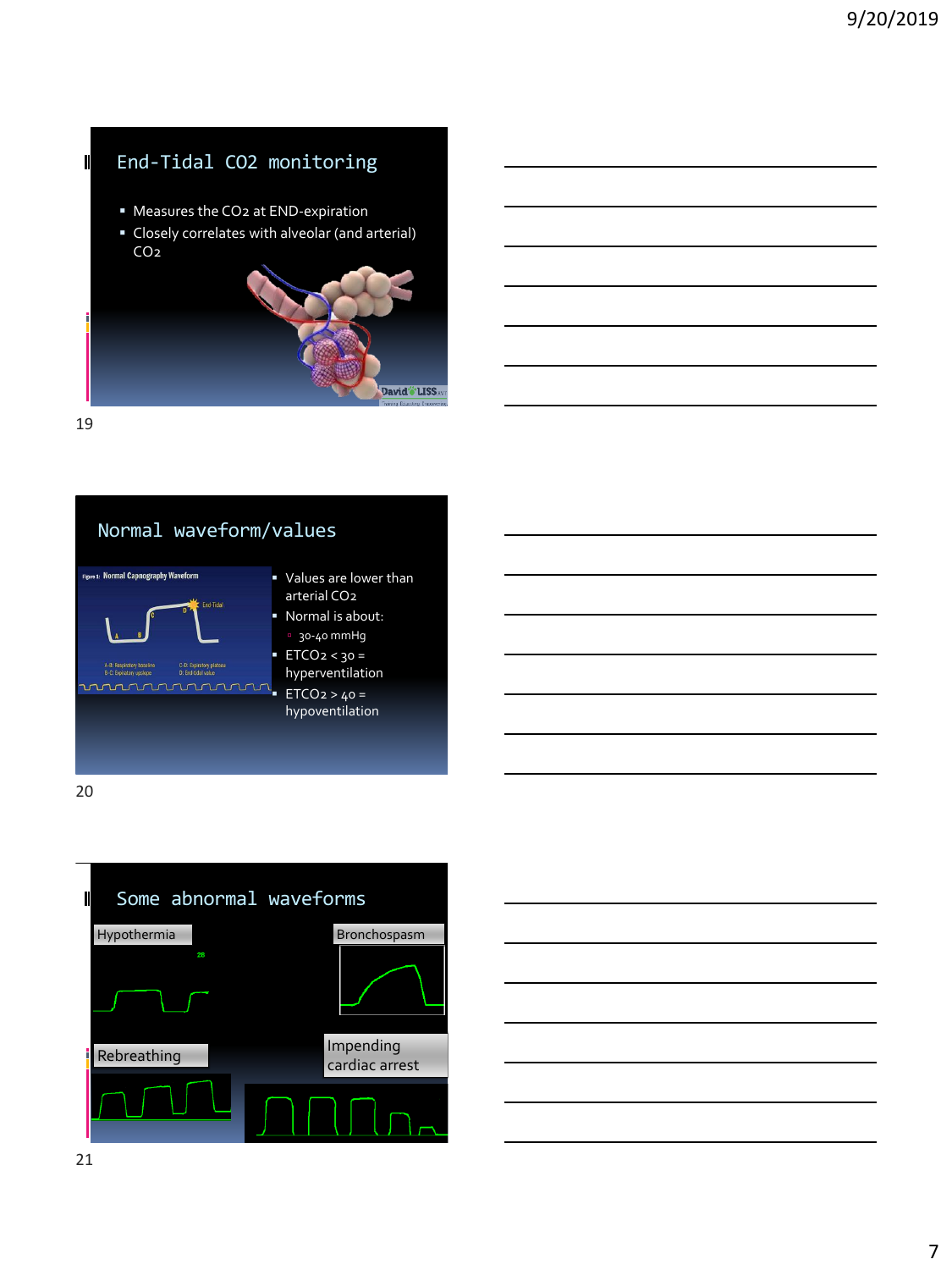# ECG's

 $\blacksquare$ 

- Arrhythmias are common in critical patients
- Have to be able to recognize them
- ECG's are a great "life"monitor- gives you a HR, and is fairly non-invasive
- Can buy pediatric ECG pads and tape them onto the patient



22



23

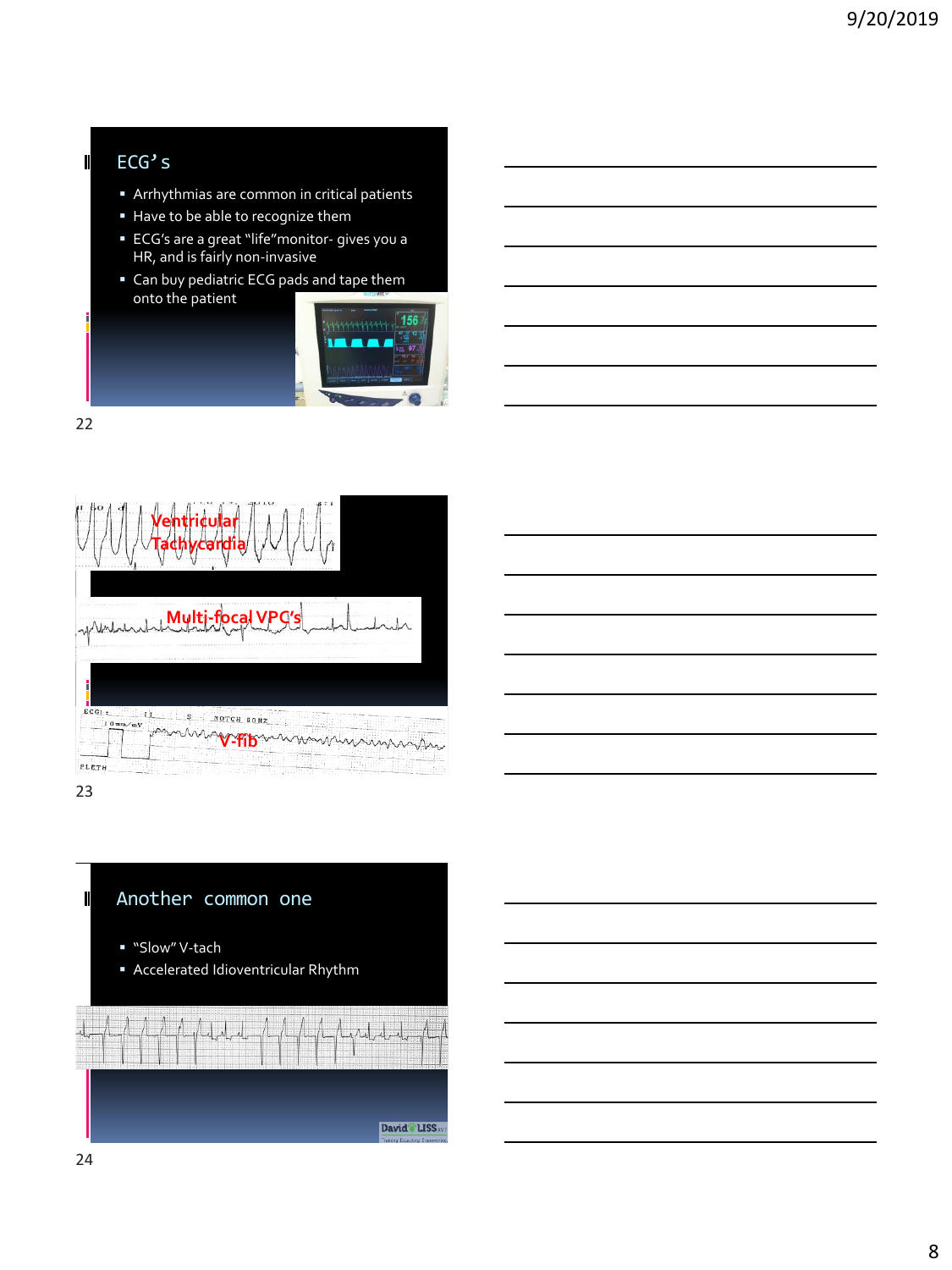







26



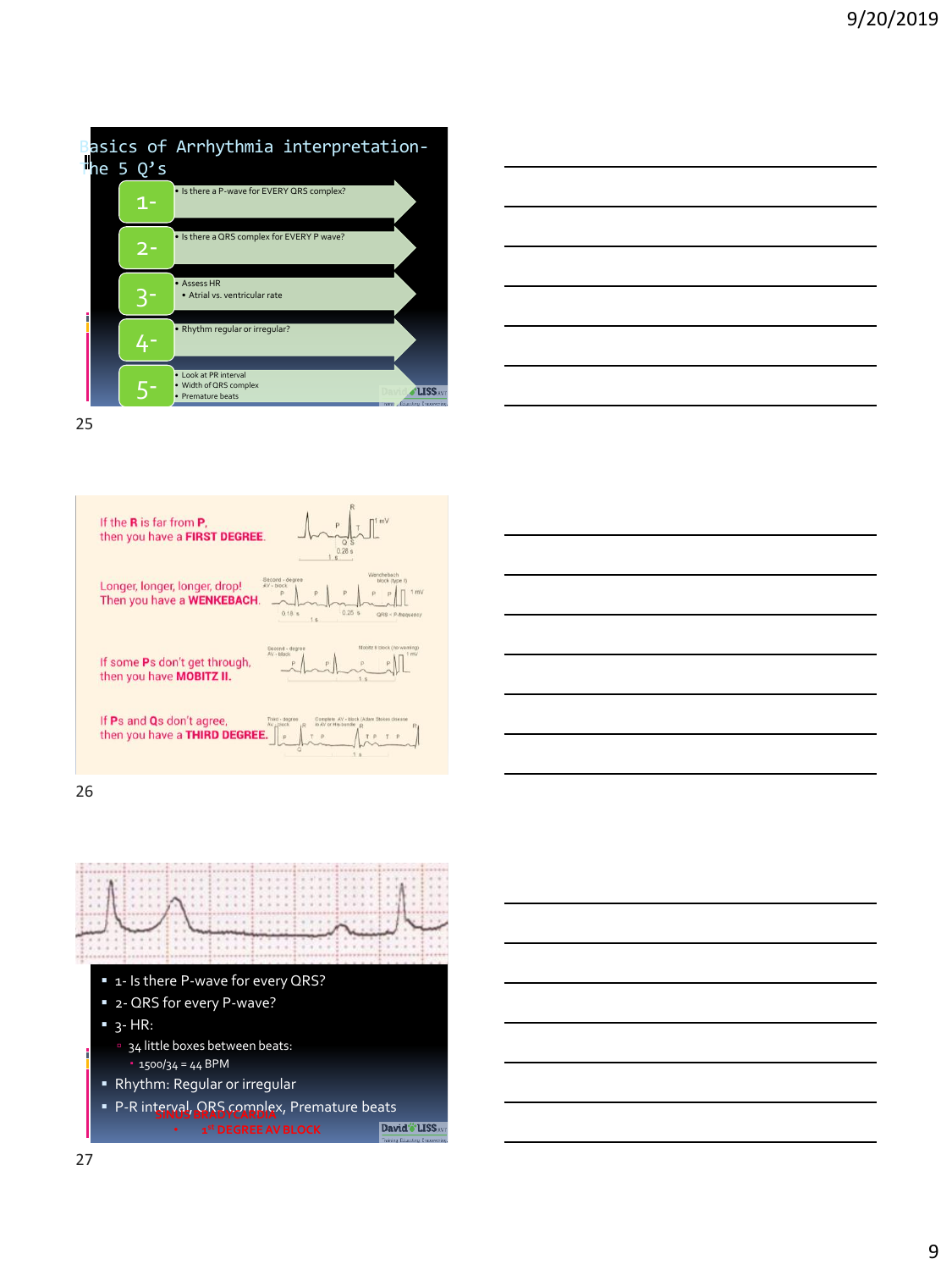

#### *"Good"* monitors ▪ BP

- Prioritize arterial catheter > Doppler >
	- Oscillometric Tips: Arterial Catheter and Manometer
	- Tips: Doppler cuff held at 90 mmHg
- perfusion Sensitive to detect hypoperfusion/ hypothermia/impending cardiac arrest

42

 Real-time (second to second) measurement of ventilation and

■ End-Tidal CO<sub>2</sub>



29

T

#### Blood Pressure

- Macro-perfusion parameter
- Very important trend
- Reflects cardiac function AND blood vessel wall strength

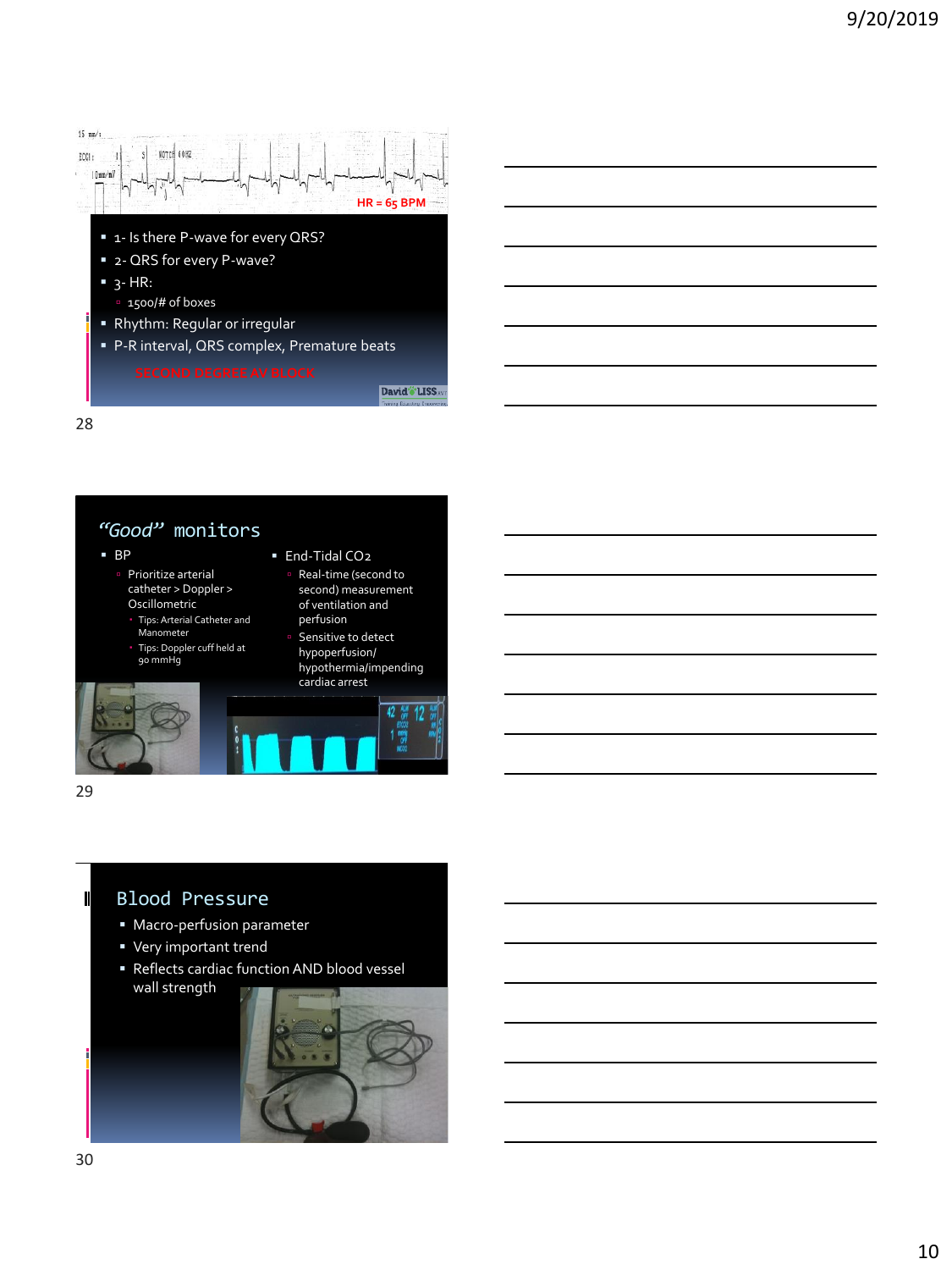



 $\mathbf I$ 

#### How do we use blood pressure? **An indirect measure of cardiac** function/vascular tone: <sup>1</sup> 1- Enough fluid in vasculature?

- <sup>2</sup> 2- Cardiac output sufficent?
- <sup>9</sup> 3- Tubes too tight or too dilated?

David<sup>\*</sup> LISS

32

# Major troubleshooting-

# Hypotension

Reasons

1-Vasodilation- anesthetics 2-Volume depletion- fluid loss, hemorrhage 3- Bradycardia

#### 39 **ALTO** 76.  $57$ MAF 02.47 22.34 mmH

#### **Action steps**

- Administer crystalloid fluid bolus
- Administer colloid fluid bolus
- Attempt to reduce MAC of isoflurane Administer
- vasopressor/inotropic medication
- Dopamine
- Dobutamine
- Norepinephrine